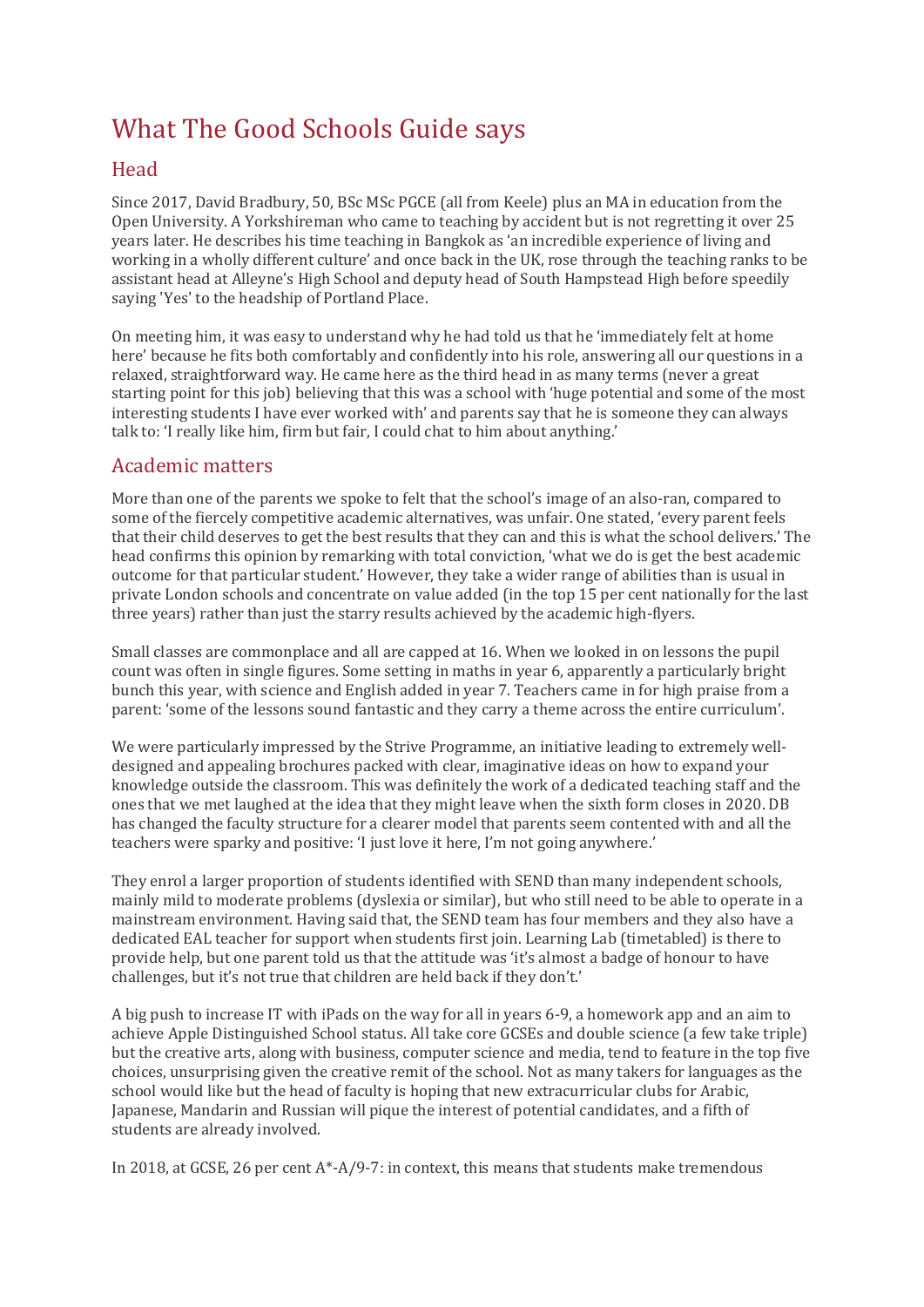progress from their starting points. At A level there is a decent sprinkling of As (65 per cent A\*-C, 10 per cent A\*/A). Around 20 per cent go on to Russell Group universities, but in line with the school's ethos, a higher than average number join creative arts colleges.

## Games, options, the arts

For a school whose outside space would seem cramped for a cat, and whose numbers mean that putting teams together for the myriad number of sporting activities available is sometimes a struggle, they do remarkably well at sport, with students succeeding at both county and national level in athletics, women's football, baseball and netball as well as one boy qualifying for junior Wimbledon. Some form of sport happens four times a week including swimming up to year 10, the only slight moan expressed by a parent: 'they work really hard at offering sport but it is a bit of a pain that they can spend half the lesson in the bus on the way to Queen's Park.'

'Art is brilliant at PP, he's loving it,' enthused a parent, and we felt very at home in the art department at the top of the stairs. Articulate teachers were imaginatively combining learning technique - 'we don't want them to realise that's what they're doing at the start' - with a nontramline approach to the story of art evolution, and making full use of some of the world's greatest museums and galleries nearly next door. There is also a new design space in the basement, enthusiastically praised - by both the girls, at work on sewing machines, and their teacher - as a great improvement on the previous pokey spaces.

Great efforts to get everyone on board musically and they now offer Symphonfree to all year 7 pupils, supplying them with a free musical instrument and lessons for a year. There are choirs, some needing auditions, and they can rustle up almost any form of musical group, barring a full orchestra, for their concerts at RADA studios.

Rehearsals for Bugsy Malone were in full swing all over the school and the excitement was palpable, with about a third of the school involved either on stage, behind it or in the orchestra pit. Few opportunities to bring the surrounding cultural riches into the curriculum are wasted and there are regular outings to The Globe and Unicorn Theatre as well as visits to BAFTA, the Met Film School, Wigmore Hall and the Royal Opera House.

Pupils are encouraged to join clubs that take place before, during and after school, and they try to offer the options usually only available in larger set-ups. For instance, they have gone ahead with DofE awards despite only the minimum number signing up, where other schools might have made excuses.

## Background and atmosphere

A new kid on the block compared to more established rivals, it is part of the 20 strong Alpha Plus group. This affiliation means that after the closure of the sixth form families can remain inside the group by sending their offspring to Alpha's sixth form college, DLD, now housed in a spanking new building.

Portland Place itself is a stately dowager calmly parading in this elegant bit of town between the charms of Regent's Park and the fumes of the West End, watched over by embassies and professional institutions. The opposite of purpose-built and not the smartest in decorative terms, even a bit scruffy, the school operates out of three buildings. Inside the imposing house fronting onto Portland Place, an elegant library on the ground floor is topped by classrooms and attics, now given over to music, whilst the rest of the school operates out of two locations in the parallel street.

This is not an ideal layout but will be improved once they have replaced the sixth form classrooms in Great Portland Street with a canteen and a multi-functional performance area. A new studio for graphics, photography, film and media has already been finished and the lack of outside areas for letting off steam will continue to be more than compensated for by the number of stairs.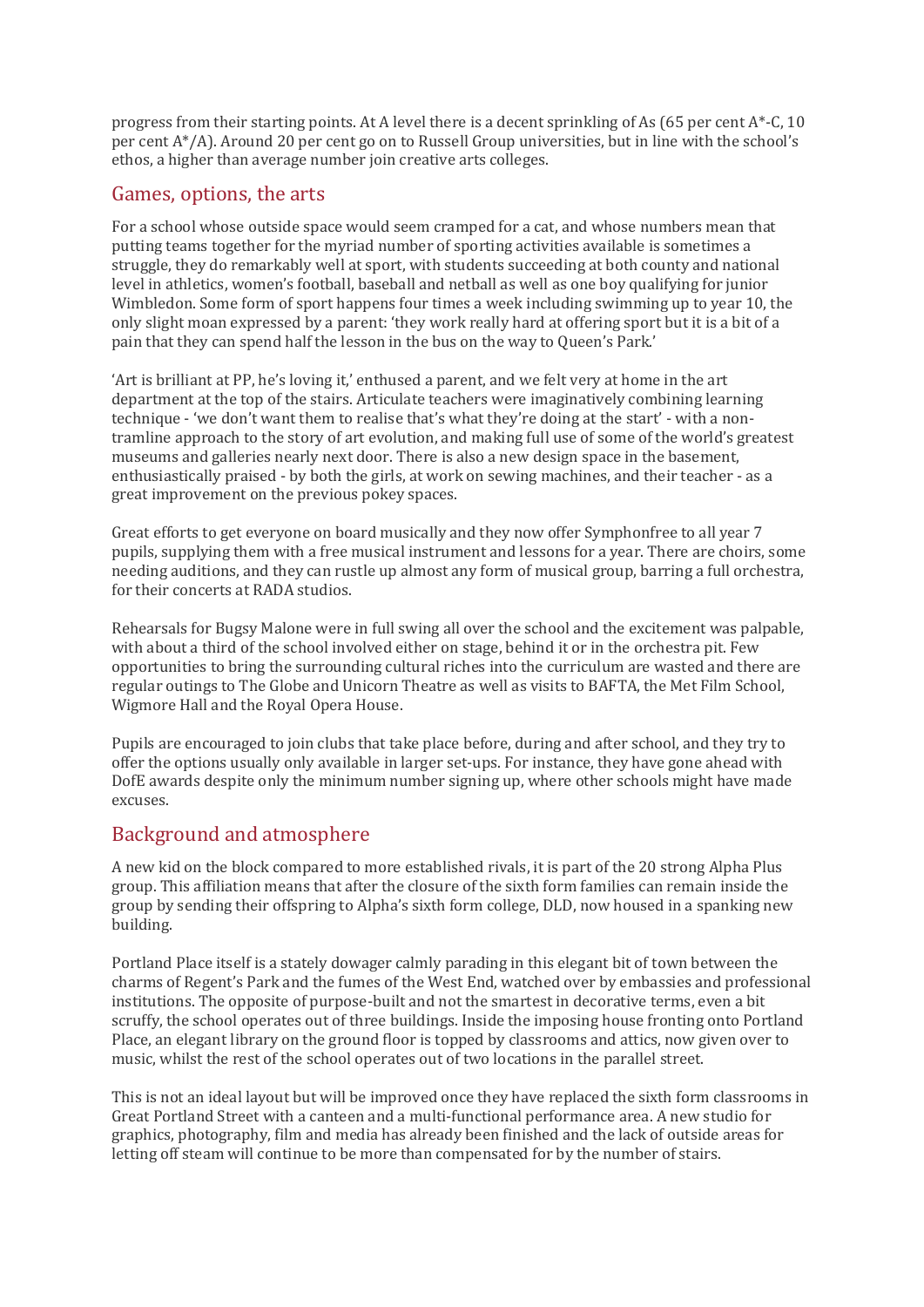We found that parents were taking a pragmatic attitude to the closure of the sixth form, their remarks ranging from 'it's a shame but unsurprising given the small numbers' to 'it would have been so easy to take the soft option, now I'll have to work harder at the next stage'. But it is definitely not undermining their confidence in the school, which is pro-actively encouraging students to look at every possible option open to them and not railroading them down the A levels route.

# Pastoral care, well-being and discipline

Always known for the close relationship between staff and pupils, its slightly informal atmosphere compared to some London schools feels comfortable rather than chaotic. With 20 per cent of pupils being bilingual and a sensitive attitude to teenagers this can never be a conveyor belt school, and the impression that they really dig down to understand each child is unmistakable.

As in all London schools, the spectre of drug use is ever present. The school adopts a zero-tolerance policy to drugs and enforces an uncrossable red-line policy of expelling anyone who brings drugs into the school. The head was admirably open and honest about the potential problem; it would be naive to ignore the reality that drugs are readily available and indeed, in his first year in charge, he had to handle a situation in which two students were implicated in drug use (not on school premises). He made the point that they always do their best to find a way to support teenagers with problems, and one parent's verdict was 'it is a particularly safe atmosphere … they provide a rock, it seems to come naturally.'

External speakers talk to both parents and children on internet safety, citizenship and the current dangers for children growing up in a global city, and the school seems to be fully aware of the need to communicate with families. 'It is an easy school to deal with.'

# Pupils and parents

The head classifies the school as a 'London school' not a 'local school', despite one pupil living practically next door, but most of the pupils come from north and west London with an increasing number from Hackney and Shoreditch and the odd one from much farther afield. There are several tube stations within easy reach so travelling from almost any part of London is fairly hassle free.

Parents tend to be professionals in law, finance, creatives, media and business owners with a fair number of working mums and a healthy mix of old hands in the private sector and first timers. As in all London schools, students are drawn from all over the world and PP has a fair number of pupils who do not have two parents born in this country. On average 12-15 per cent of families in each year are in London for a temporary stay, although they tend to be on multi-year postings.

Several of the children have come here after unsatisfactory experiences at other schools, with happy results, one parent telling us that her son 'jumps out of bed to go to school' now and the unpressurised environment leads to a lot of noticeably unstressed teenagers.

## Entrance

The natural entry point is in year 7 but there is one form entry at year 6, designed for parents who do not want to put their children through 11+ or have recently moved to London and don't want a double move. Whilst prepared to accept a wider range of ability than a large number of senior schools in London, they require baseline testing and an interview and say that they place great importance on references/recommendations from entrants' previous schools.

#### Exit

Discussions start in year 10 and there is a designated member of staff who, rather unusually, doesn't just confine his knowledge to the paths to university but is up to scratch on BTecs and vocational courses, apprenticeships and even the world of work. With all students leaving after GCSEs from 2020, the school hopes to continue to cover the full range of destinations from academically focused sixth forms to specialised colleges.